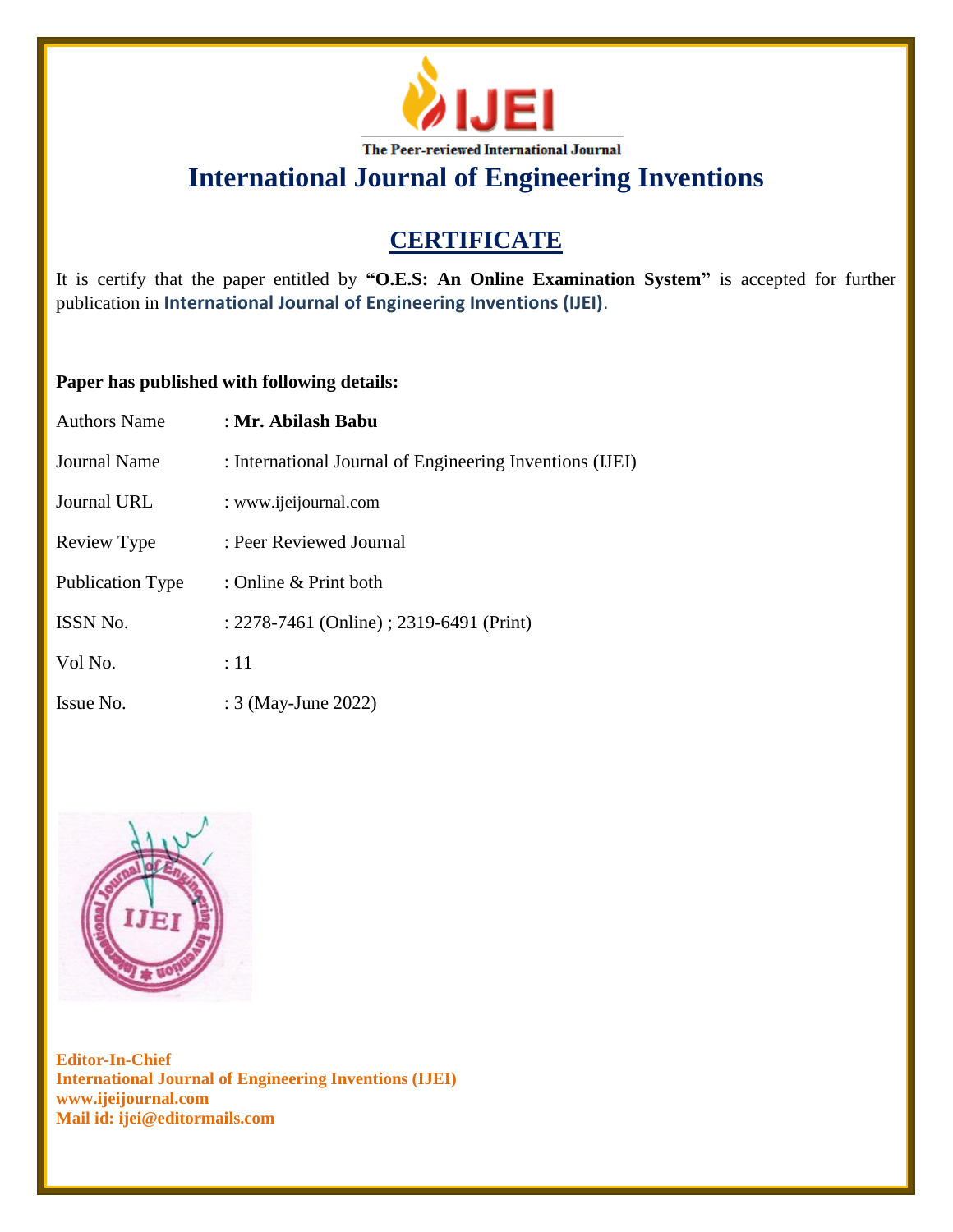

# **CERTIFICATE**

It is certify that the paper entitled by **"O.E.S: An Online Examination System"** is accepted for further publication in **International Journal of Engineering Inventions (IJEI)**.

### **Paper has published with following details:**

| Authors Name        | : Mr. Aswin $P$                                          |
|---------------------|----------------------------------------------------------|
| <b>Journal Name</b> | : International Journal of Engineering Inventions (IJEI) |
| Journal URL         | : www.ijeijournal.com                                    |
| Review Type         | : Peer Reviewed Journal                                  |
| Publication Type    | : Online & Print both                                    |
| <b>ISSN No.</b>     | : 2278-7461 (Online) ; 2319-6491 (Print)                 |
| Vol No.             | :11                                                      |
| Issue No.           | : 3 (May-June 2022)                                      |

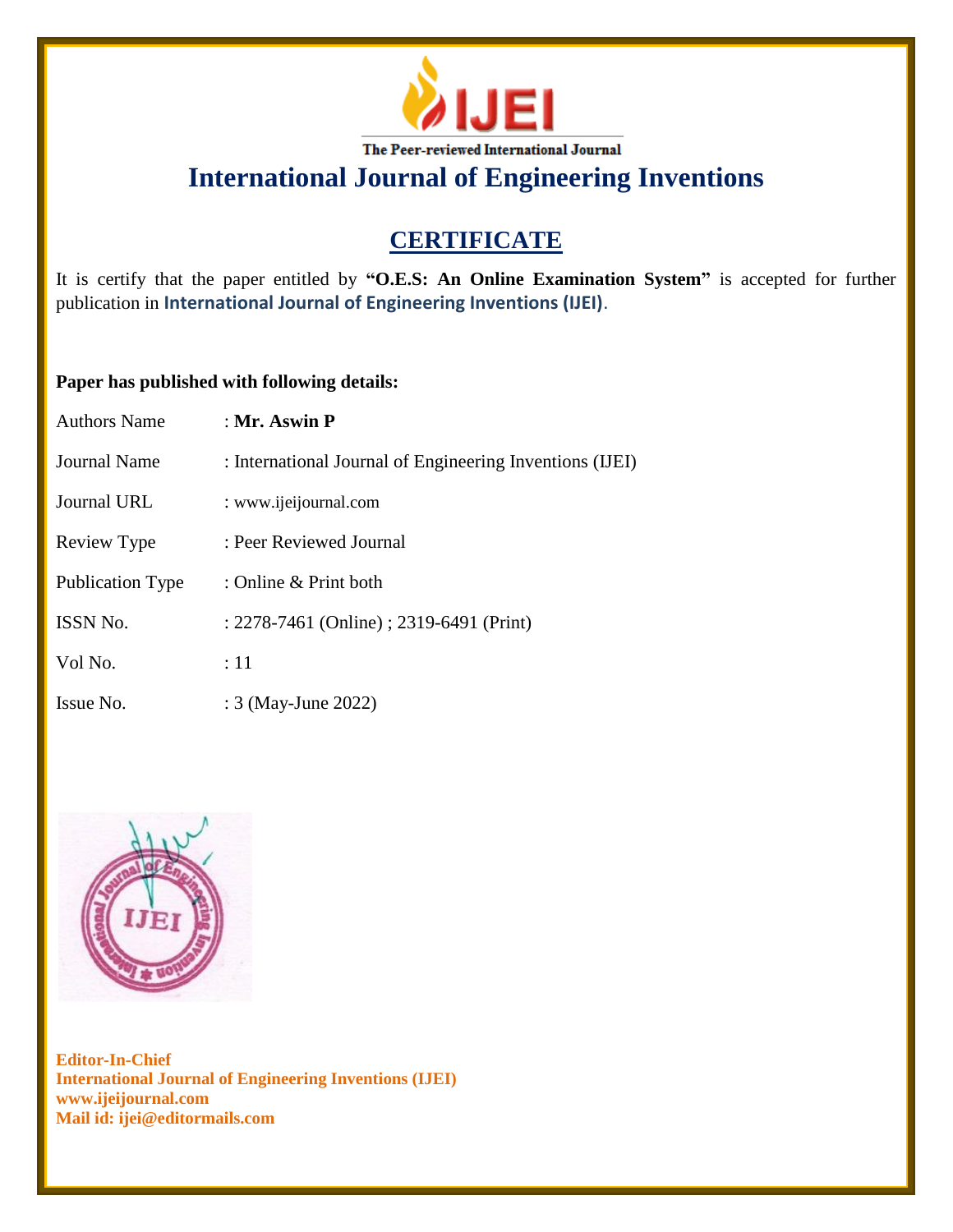

# **CERTIFICATE**

It is certify that the paper entitled by **"O.E.S: An Online Examination System"** is accepted for further publication in **International Journal of Engineering Inventions (IJEI)**.

### **Paper has published with following details:**

| <b>Authors Name</b>     | $\pm$ Ms. Asmine MD                                      |
|-------------------------|----------------------------------------------------------|
| <b>Journal Name</b>     | : International Journal of Engineering Inventions (IJEI) |
| Journal URL             | : www.ijeijournal.com                                    |
| Review Type             | : Peer Reviewed Journal                                  |
| <b>Publication Type</b> | : Online & Print both                                    |
| ISSN No.                | : 2278-7461 (Online) ; 2319-6491 (Print)                 |
| Vol No.                 | :11                                                      |
| Issue No.               | : 3 (May-June 2022)                                      |